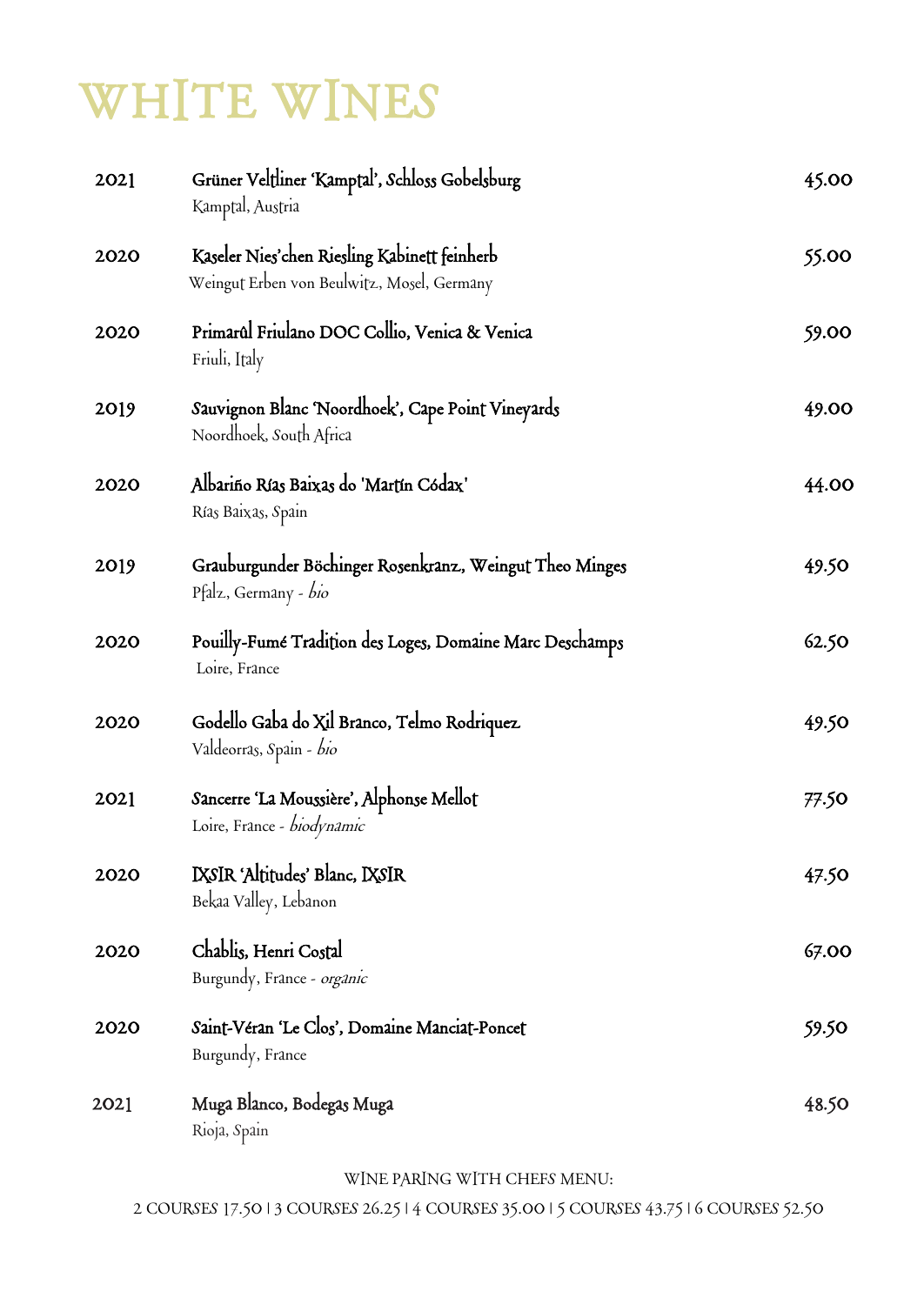## WHITE WINES

| 2018 | Pinot Bianco 'Sirmian', Kallerei Nals Margreid<br>Alto Adige, Italy                                   | 65.00  |
|------|-------------------------------------------------------------------------------------------------------|--------|
| 2017 | Chateau Carbonnieux Grand Cru Classé de Graves<br>Bordeaux, France                                    | 99.50  |
| 2018 | 'Private Cellar' Chenin Blanc 'Barrel Fermented', Rijks Wine Estate<br>Tulbagh, South-Africa          | 59.50  |
| 2020 | Rall Grenache Blanc, Rall Wines<br>Swartland, South Africa - <i>vin nature</i>                        | 67.00  |
| 2020 | Somnambuhle Roussanne, Domaine Diminoit<br>IGP Coteaux du Pont du Gard, France                        | 50.00  |
| 2020 | Chardonnay-Pinot Noir, Leopard's Leap 'Culinaria Collection'<br>Franschhoek, South Africa             | 49.50  |
| 2018 | Bourgogne Chardonnay Côtes d'Auxerre 'Corps de Garde'<br>Domaine Goisot, Burgundy, France- biodynamic | 60.00  |
| 2019 | Condrieu 'de Brèze', Domaine Louis Chèze<br>Côtes du Rhône, France                                    | 99.50  |
| 2019 | Chassagne Montrachet, Thomas Morey<br>Burgundy, France - bio                                          | 125.00 |
| 2019 | Meursault 'Les Grands Charrons', Michel Bouzerau et Fils<br>Burgundy, France                          | 137.50 |
| 2020 | Puligny Montrachet Premier Cru 'La Truffière', Vincent Morey<br>Burgundy, France                      | 179.50 |
| 2019 | Chardonnay 'Red Shoulder Ranch' Carneros, Shafer Vineyards<br>Napa Valley, California                 | 125.00 |
| 2019 | Bâtard Montrachet Grand Cru, Vincent Morey<br>Burgundy, France                                        | 299.00 |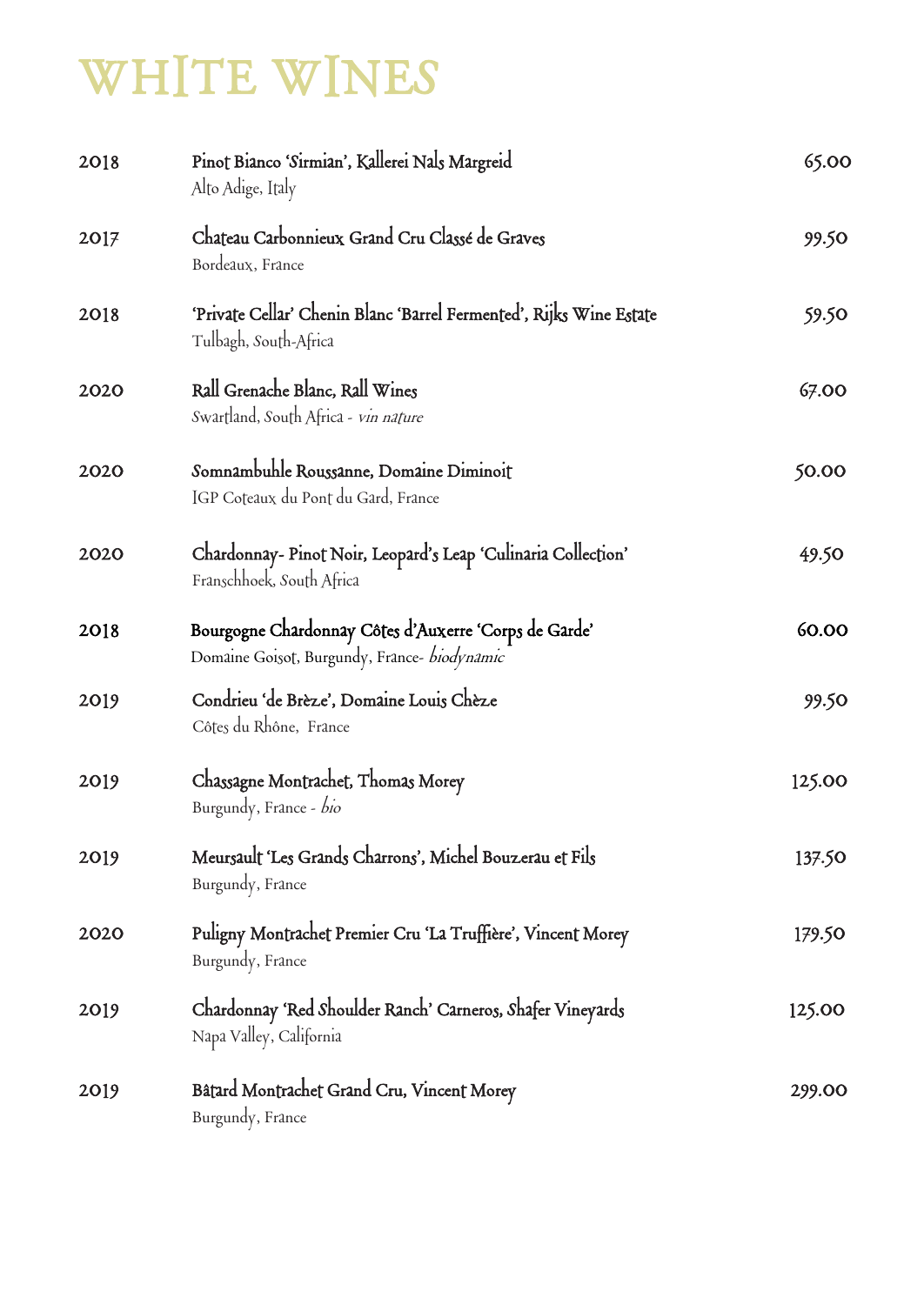## SPARKLING WINES

|      |                                                                                                          | glass | bottle |
|------|----------------------------------------------------------------------------------------------------------|-------|--------|
| N.V. | Cava d'Arciac Selecció Brut, Cellers de l'Arboc<br>Penedès, Spain                                        | 8.00  | 45.00  |
| N.V. | Albert Levasseur Brut Rue du Sorbier<br>Champgane, France                                                | 15.00 | 80.00  |
| N.V. | Barons de Rothschild Brut<br>Champagne, France                                                           | 18.75 | 107.00 |
| N.V. | Henriot Brut Souverain<br>Champagne, France                                                              |       | 95.00  |
|      | Non-alcoholic sparkling wines                                                                            |       |        |
| N.V. | Strauch Sektmanufactur, Blanc Pur Riesling<br>Rheinhessen, Germany                                       | 7.50  | 37.50  |
| N.V. | Jus de Raisin, Paul Giraud<br>Cognac, France                                                             | 6.00  | 30.00  |
|      | <b>RED WINES</b>                                                                                         |       |        |
| 2019 | Morgon 'Corcelette', Domaine des Marrans<br>Beaujolais, France                                           |       | 52.50  |
| 2018 | Pinot Noir 'Gottschelle', Petra Unger<br>Niederösterreich, Austria                                       |       | 52.50  |
| 2019 | Nebbiolo 'Pian delle Mole', Giulia Negri<br>Piemond, Italy – <i>organic</i>                              |       | 70.00  |
| 2017 | Ridge Pinot Noir, Storm Wines<br>Hemel-en-Aarde Valley, South Africa                                     |       | 95.00  |
| 2019 | Prádio Brancellao, Fazenda Agrícola Prádio<br>Ribeira Sacra, Spain                                       |       | 79.50  |
| 2017 | Auxey-Duresses Les Ecusseaux, Domaine Yves Boyer-Martenot<br>Côtes de Beaune, Burgundy, France - organic |       | 89.00  |